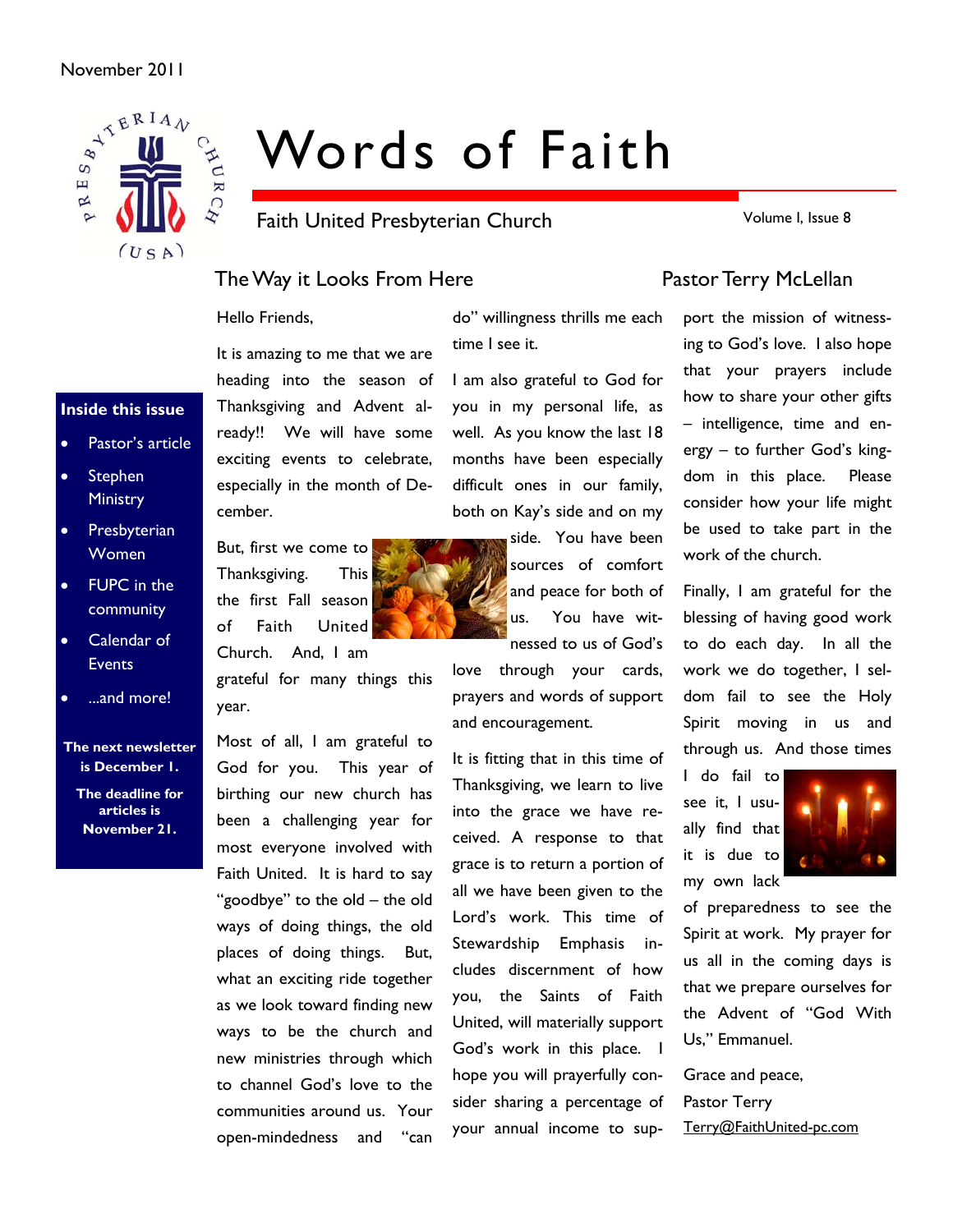### Training has begun! Jane Ingebritson and the set of the set of the set of the set of the set of the set of the set of the set of the set of the set of the set of the set of the set of the set of the set of the set of the s

An exciting adventure in learning doing ministry began for six trainees and their three leaders on October 22. These Stephen Minister trainees have begun the task of studying, discussing, experiencing, and trying out the skills involved in sharing God's love and compassion with those who especially need these gifts. Let us thank God for these ministers and ask his continued help and blessing in their adventures.

The training modules through November will

have these titles: "The Person of the Caregiver," "Feelings: Yours, Mine, and Ours," "The Art of Listening,"and "Distinctively Christian Caring—Part I". The training will include reading the book



*Christian Caregiving: A Way of Life* by Dr. Kenneth Haugk.

The six trainees are Nancy Bond, Lois Du-

ell, Kathleen Ferguson, Cathy Marxer, Lois Norton, and Susie Wing. Lisa Laclede, Nancy Smith, and Jane Ingebritson are the Stephen Leaders.

## Presbyterian Women Jeanne Sawyer, Publicity

We have had an excellent start to the new year. Our three merged circles re-

port good attendance as we meet to enjoy fellowship and our study of "Confessing the Beatitudes."

On November 8, the Tuesday Morning Circle will meet at the church at 10:30 a.m. Lunch will follow the bible study. Hostesses

for the day are Lois Duell and Pat Whitaker. The Thursday AM Circle will meet at 9:30 a.m. at the church on November 10. On November 17, the Thursday PM Circle will meet at the home of Kay McLellan.



The Starboard Stitchers continue to make stuffed animals for the clinic at

> North Dallas Shared Ministries. To date, approximately 500 animals have been donated. Their meetings are on the first Tuesday of the month at 1:00 p.m. at the church. They will not meet in December.

Other continuing projects include collecting labels and box tops to benefit Good Shepherd.

On September 21 several attended a luncheon for birthday honorees at Grace

Presbyterian Village. They enjoyed a wonderful lunch and visiting with the residents. They presented each resident with a gift bag and a special hand painted card done by Betty Van. (Thank you to Betty for those beautiful cards!) Those able to attend were: Lorna Acker, Nancy Bond, Lois Duell, Mary Marxer, Marianne Peterson, Debbie Rainier, Ann Walden and Betty Van.

The PW Coordinating Team meets on the first Tuesday of the month at 7:00 p.m. at the church. Their next meetings are November 1 and December 6.

### North Dallas Shared Ministries

November is our month to provide goods to NDSM. The needs are ramen noodles, canned pinto beans, crackers, canned meats (chicken, ham, salmon – have plenty of tuna) and sugar (preferably small bags or boxes). Coffee, tea, jello and pudding are pluses the clients enjoy

that we do not purchase. Brown paper bags and shopping bags are also needed.

If anyone has a connection with a food distributor, this information would be very helpful. The food bank is low on supplies and we do not have a food warehouse we can turn to for purchasing supplies at reduced costs.



Monetary gifts are always appreciated. They can be made directly to NDSM (envelopes available outside Brenda's office) or checks may be made to the church with NDSM on the memo line.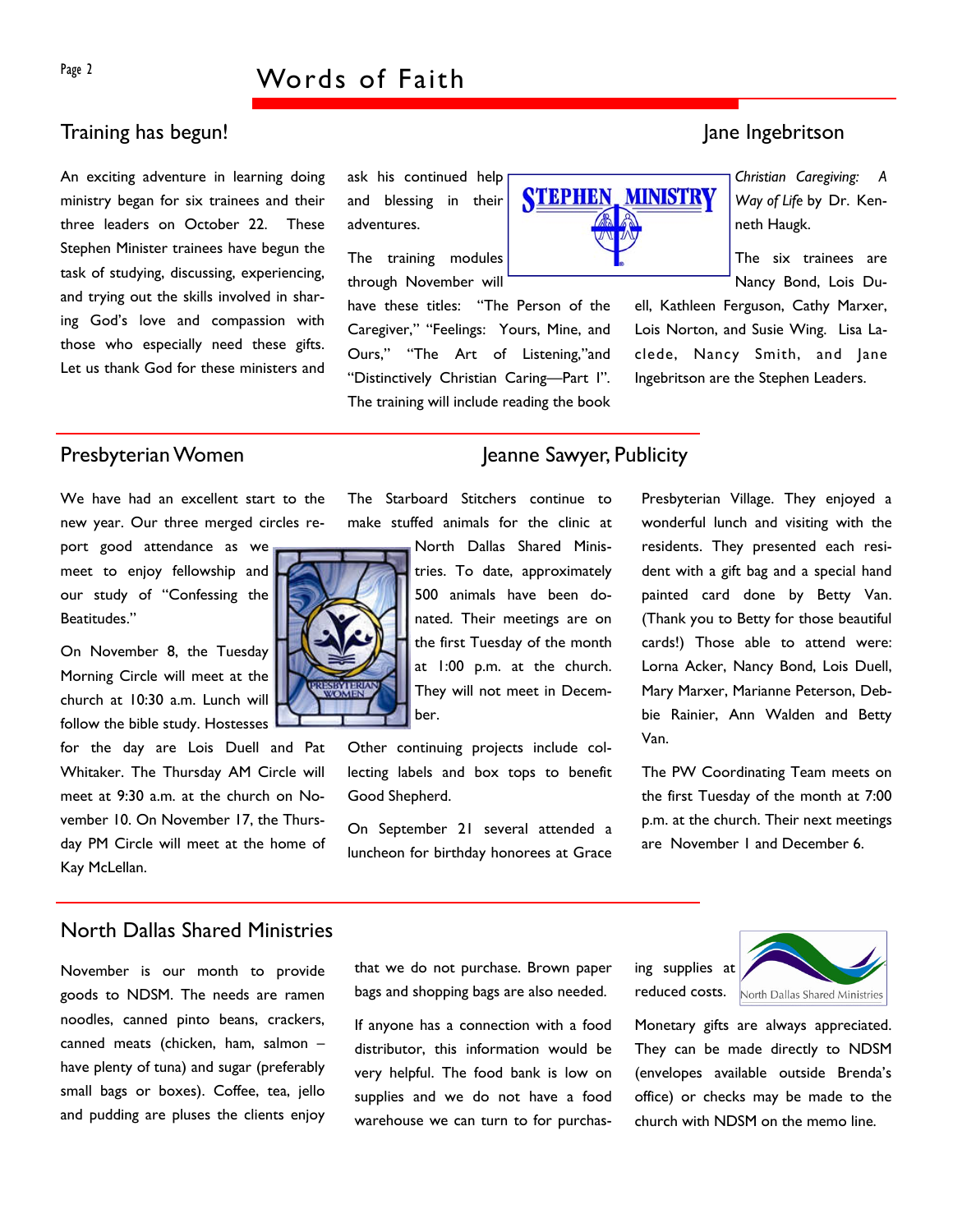### Military Ministry In Seventh Year! The Military McLellan

Members from Faith United Presbyterian Church met on Sept. 14th to pack and mail packages to our service members stationed in Afghanistan and Iraq. The packages go to soldiers and marines who are family members or friends of members of our church. This time we had enough cookies, snacks, books and money to send two packages to each one! Thanks to all of you who donated. They tell us that receiving a package from the USA with American "stuff" reminds them of home and the friends and family who are thinking about them and waiting for their return.

 The next shipment will take place on December 7, 10:00 a.m. at the church. Please come and help pack boxes if you are able. It has been our practice to also send Christmas gift cards to the families at home. We depend upon donations from the congregation

to keep this project going. If you would like to be a part of this Christmas remembrance of our service members, please keep these soldiers in your prayers and respond to the need. Look in the entrance hall for the baskets with red, white and blue ribbons on them to receive cookies, snacks, books, maga-





zines, playing cards, etc. There is a complete list on the table of requested items. You may also put a check for postage and the gift cards in the collection plate or send it in by mail. Just write it to

Faith United Presbyterian and designate it for the Military Ministry in the memo line. We welcome anyone to join the "Package Packers". We meet at 10 a.m. to pack and wrap, then go out for lunch afterward. If you have questions about this project, please contact Cleo Sherrard or Kay McLellan.

## Community Choir Forming for Christmas Season

Do you find yourself humming along with the lovely music of a choir? Have you ever wanted to join your voice with a group that sings to the Heav-

ens with wonderful Christmas songs? Do you thrill to the words and music of classic songs of Christmas? Come and join our community choir this Christmas season!

Faith United Presbyterian Church wants to welcome you to join the choir for a Christmas experience! The choir will



prepare and perform "Tapestry of Light" this season under the direction of David Pierce, Director of Music. The tunes will be familiar even if you do not read

music well. Rehearsals are every Wednesday evening at 7 p.m. in the church building. The choir will perform "Tapestry of Light" on Sunday, December 18 when the entire morning worship service will be devoted to music.

Your commitment to the choir will depend on your schedule and desire for involvement. We request that you make the commitment to attend rehearsals in November through December 18, the date of the performance. After that, the choice is yours….If you would like to continue to sing with us, you are very welcome.

Please contact our church office: 972 -620-2251 to register for this activity. It is a wonderful way to enjoy the season and to share it with your friends.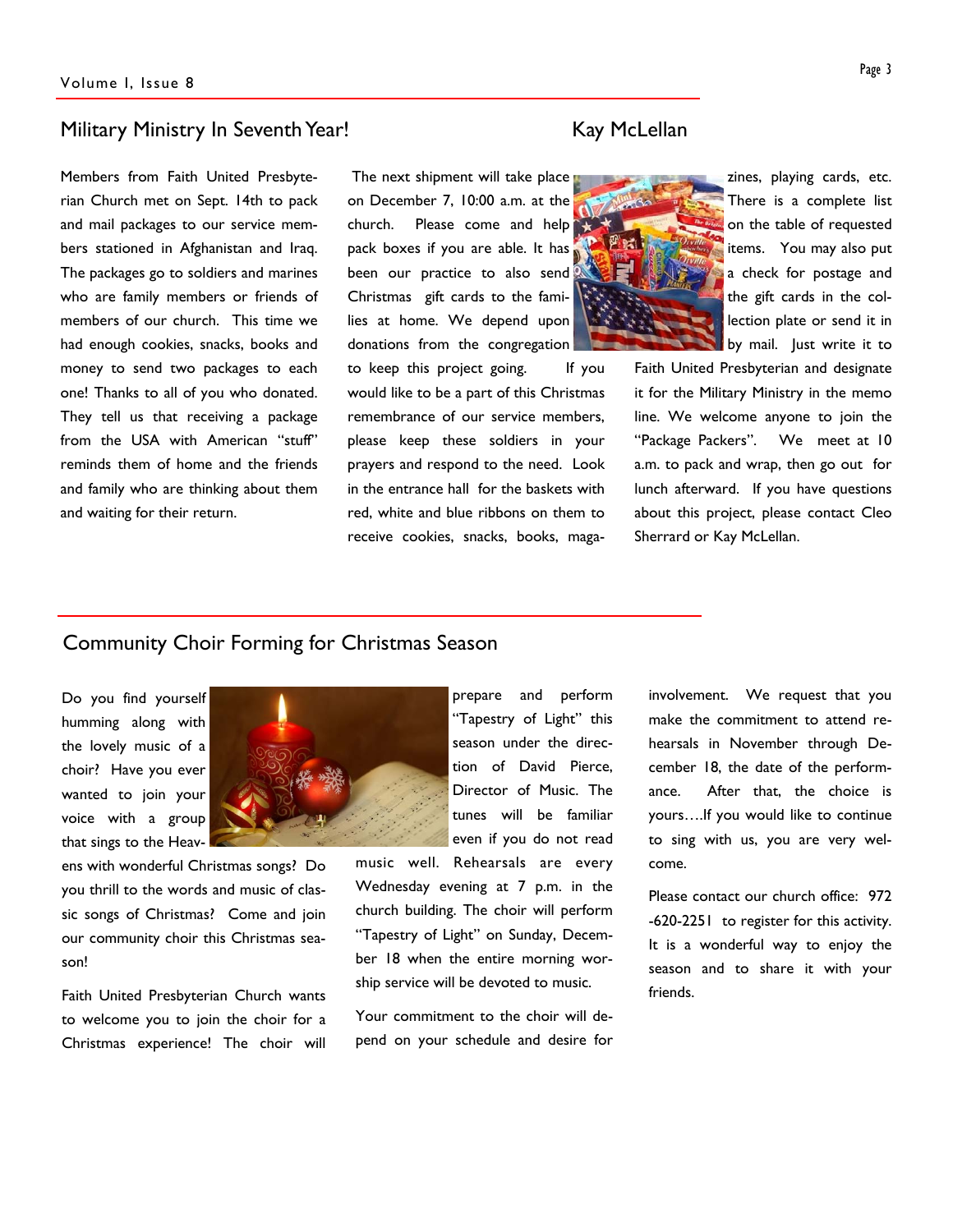# Page 4 Words of Faith

The Finance Committee would like to report the following financial results through September 30, 2011:

|                       | <b>FUPC YTD Through</b> |
|-----------------------|-------------------------|
|                       | $9/30/2011$ $^{11}$     |
| Total Income          | \$265,000               |
| <b>Total Expenses</b> | $276,000$ [ii]          |
| <b>Net Loss</b>       | \$(11,000)              |
|                       |                         |

 i Includes consolidated results of Faith United Presbyterian + Ridgeview Presbyterian + Covenant Presbyterian for 9 months

ii Reduced by  $\sim$  \$35,000 in termination costs for former employees and pastor. These expenses are one-time only and have concluded.

The Finance Committee and the Session appreciate the entire congregation's support in our first year of the new church.

## FUPC Family Christmas Party! Church Life Committee

# Finance Committee Report Co-Chairs, Charlie Cole & Fiona Coughenour

During November, we will be communicating with the congregation about the 2012 Stewardship Season. This will be the first Stewardship Season of the new FUPC and we are excited about the possibilities of our congregation meeting the needs of our community and following our



mission as disciples of Christ. To accomplish what we need to accomplish, we encourage each and every member to show their support of our mission through a pledge for 2012. We will distribute Pledge forms in the latter weeks of November. During this time, the Session will also be considering how best to meet the needs of 2012 and the pledges will be very important to that process. Please give prayerful consideration in the upcoming weeks to helping FUPC grow into the future!

### **All are welcome!**

On Saturday, December 10, 5 p.m. we will have a Family Christmas Party at FUPC. It will be a pot luck dinner, so bring your favorite pot luck dish to share. Also, bring your favorite holiday dessert and save some for the tasting room! Bring sweets or chocolate concoctions along with a dozen or so copies of the recipe to share. We will have pictures with Santa and sing Christmas Carols. Invite your family, children and/or grandchildren for this joyous occasion.



### Successful Garage Sale at Josey Lane! Alan Swope

Our garage sale on October 22 was successful and well attended. We sold over \$1,100.00 in items. We sold books, tables,

chairs, kitchen items and assorted items that filled Rand Hall when we began the sale.

We had some good leads for selling some of our pianos! There

are a few items left and enough books left over to start a library. A big thanks to all who helped make this sale a success. Without your help we would not have had as successful of a sale.

Thanks again to all who helped from the Buildings and Grounds **Committee**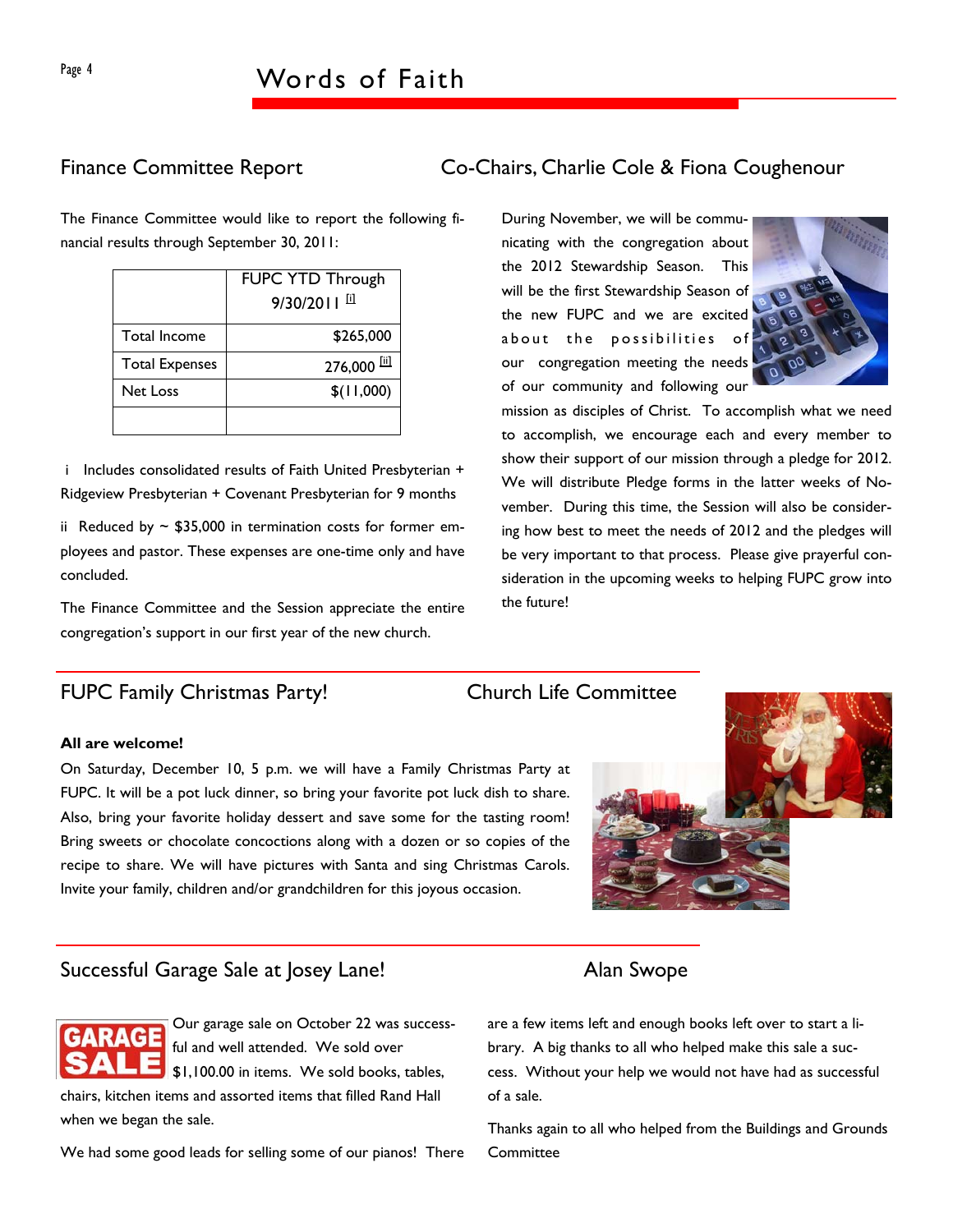### Metrocrest Santa Store 2011 Metrocrest Santa Store 2011



Faith United is going to participate in the Metrocrest Santa Store. The Metrocrest Social Services collects Christmas gifts for all ages and dis-

tributes them in December. You can help by bringing your **New** unwrapped gifts and putting them under the Giving Tree in the Narthex. We will collect gifts November  $27<sup>th</sup>$ , December  $4<sup>th</sup>$  and December  $11<sup>th</sup>$ . We will deliver the gifts to the Store on December  $12<sup>th</sup>$ . There are opportunities to volunteer for this event. If you would like to help, contact Cathy Quaid at the number below. Thank you for making this a special project. It is such an outreach of love from Faith United to our community. If you have any questions, you can contact Nancy Smith at 972-418-0537.

*Want to make a difference this holiday season?* **VOLUNTEER!** Starting in early November volunteers are needed to help with many tasks such as setting up the holiday site; receiving, sorting, and boxing donations; and assisting client families. *Please contact Cathy Quaid at (972) 446-2100*  ext. 19 or **cquaid@metrocrestsocialservices.org** to schedule your group. We encourage you to contact us as quickly as possible as the volunteer schedule fills up early! Our Holiday Program thrives because of your generosity. Donations of the following gift items will help meet the needs (and make the season bright) for thousands in our community.

### **Infants**

sleepers & toddler clothes diapers (size 3-6) & wipes push / pull / riding toys play gyms car seats educational games

### From the editor **Brenda** Swindle

As the year winds down, we each reflect over the past year and what it has meant to us. For me personally, it brought change in my life in several areas. A welcome change has been in employment and the joy I get from serving on the church staff. I have come to know the members of FUPC better with each passing

month. We will welcome the first Advent and Christmas season of FUPC together.

 With this time of year comes lots of church activities and "hustle & bustle" of the season. Please let me know the "news" of FUPC.

You may submit articles in writing to the church office or

### **Children**

large plastic toys baby dolls & accessories play dish sets trucks, cars, tools DVDs & CDs pajamas scooters/skateboards sport helmets & safety equipment hooded sweatshirts tricycles & bicycles remote controlled toys educational software **Preteen/Teen**\* (Preteen & Teen gifts are always in short supply.)\* college logo sweats boom boxes/radios cameras/watches fleece stadium blankets gym bags/sports equip. wallets/silver jewelry sets DVDs & CDs personal hair, nail, and cosmetic product sets Walmart, Target gift cards **Family** comforters/blankets sheets/towels/pillows sleeping bags iron/ironing boards pots/pans and silverware boxed glasses and dish sets

Metrocrest Social Services

household cleaning products boom boxes, DVD players

(972) 446-2100 www.metrocrestsocialservices.org

### via email to

### Brenda@FaithUnited-pc.com

The next issue will be December 1. The deadline for articles is Monday, 11/21. Please do not hesitate to contact the church office if you or your group has information to share.

# *Next newsletter is December 1. Deadline for articles, Monday, 11/21. Contact church office or Brenda Swindle via email to submit articles.*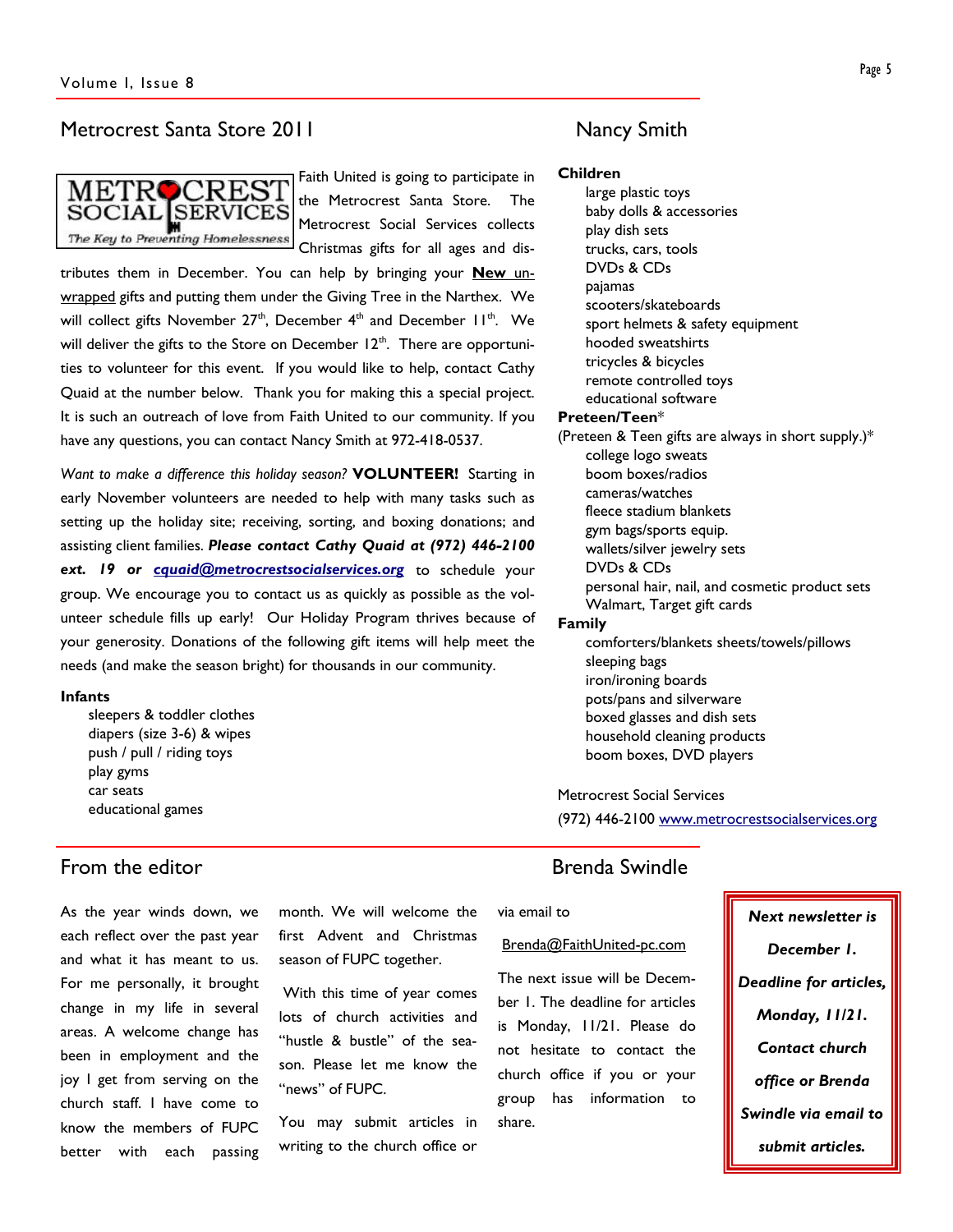# Page 6 Words of Faith

# Happy Birthday!

| November I |                        |     | <b>Novem</b> |  |
|------------|------------------------|-----|--------------|--|
|            | ※ Mary Frances Stevens |     | ※ Tra        |  |
| November 4 |                        |     | <b>Novem</b> |  |
|            | ※ Kay McLellan         | 豪   | Mar          |  |
|            | November 5             |     | Scu          |  |
|            | ※ Katie Joiner         |     | <b>Novem</b> |  |
|            | November 9             | 鸒   | Doi          |  |
|            | ※ Margaret Jones       | ₩ → | Gar          |  |
|            | November 10            |     | <b>Novem</b> |  |
|            | ※ Pepper Durcholtz     | 豢   | Nar          |  |
|            | November II            |     | ※ Hol        |  |

Kimberly Sedberry

| November 13 |                   |  |  |  |  |
|-------------|-------------------|--|--|--|--|
|             | ※ Travis Wing     |  |  |  |  |
| November 14 |                   |  |  |  |  |
| — 张         | Martha Hardee-    |  |  |  |  |
|             | Scuphum           |  |  |  |  |
| November 15 |                   |  |  |  |  |
| ₩           | Donna Carruthers  |  |  |  |  |
| 崇           | <b>Gary Greer</b> |  |  |  |  |
| November 18 |                   |  |  |  |  |
| 豢           | Nancy Spence      |  |  |  |  |
| 鸒           | Holly Toliver     |  |  |  |  |

- **November19 ※ Gerry Nichols**
- **November 20**  Sharon Meurer

**November 21** 

- ※ **Jewell Haworth**
- **November 23**
- Betty Laney John Morris
- Wade Yost
- **※ Mary Carradine**
- ※ Jenae Nelson

**November 26** 

- **November 27 ※ David Daly**
- **November 30**
- David Pierce





*Give ear, O Lord, to my prayer; listen to my cry of supplication. In the day of my trouble I call on you, for you will answer me.*  Psalm 86:6-7

# Prayer Concerns

### **Prayers for:**

- Marvin John
- Melanie Spoon
- Ann Bogle
- Oda McMeans
- Ashton Matthew (CSI)
- **Charles Elliott**
- Dallas Meek
- Terry Russel's infant cousin, Charley Furr
- Kathy Heffler's friends, Courtney & Cindy
- Mary Silva's sister-in-law, Coleen Dorsey
- Susie Wing's nephew, Adam Rowden
- Lisa Laclede's father, Ken Patterson
- Mozelle Mills' cousins daughter, Kirsten
- Gerry Nichols' brother, Charles Sooby
- Margaret Jones' daughter & son in-law, Pam & Charles Bates
- The congregation of FUPC as they step into & discover what God has in store for them.

### **In the Hospital/Rehab:**

- Joyce Burton
- Glenn Craig
- **Ruth Innes**
- Ken Quevreaux

### **At Home:**

- ♥ Phil & Marilyn Beaubien
- Harvey & Marian Garoutte
- ♥ Don Speigel
- ♥ Mary Steinmetz
- ♥ David & Betty Daly
- ♥ Betty Donoho
- ♥ Hugh McWhorter

# **Service Personnel:**

- ♥ SGT Kevin B. Cuiksa
- CPT Brian Gaddis
- ♥ LT Ben Garoutte
- ♥ Sr A Jaron Garoutte
- **SPC Chad Manis**
- Ist LT Joshua Montero
- **LT COL Thomas Pentecost**
- **SFC Adam Reno**
- ♥ Ronnie Rogers
- USAF 1st LT Andre Silva
- ♥ LCPL James C. Spencer
- SPC David Wheat
- Marshall Dobbs
- David Crossley
- **Robert Hall**
- **Andrew Moore**

**Austin Street Meal—December 5** 

The December meal day will be Monday, December 5. Please plan ahead for your food donation. The additional refrigerator for cold food storage is down the hall from the Fellowship Hall kitchen. Thank you for your faithfulness to the homeless.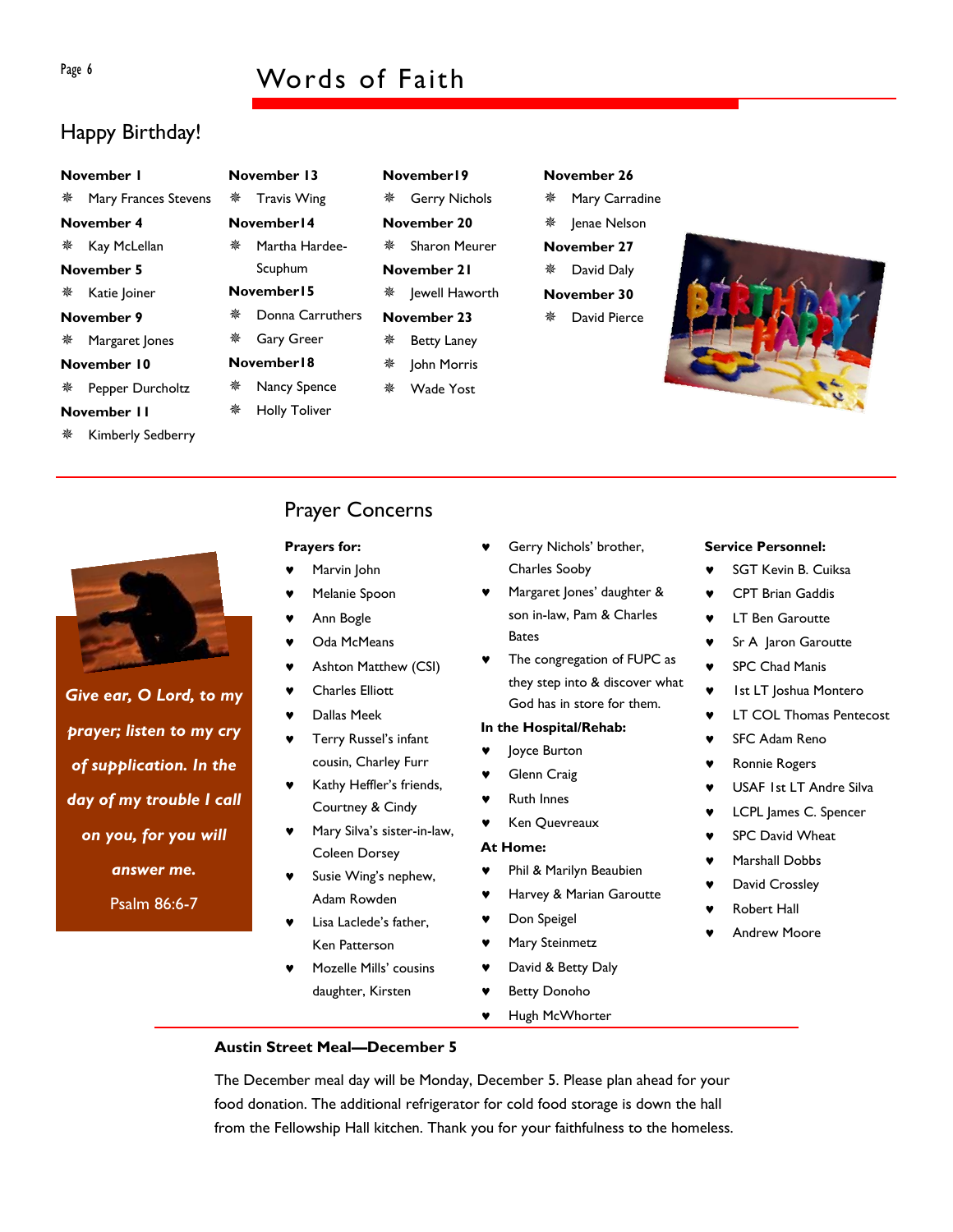# November 2011

| <b>Sun</b>                                                                                                                                                                                                               | Mon                                                          | <b>Tue</b>                                                                                              | Wed                                     | Thu                                                                                               | Fri            | <b>Sat</b>                                                                                                                                                                         |
|--------------------------------------------------------------------------------------------------------------------------------------------------------------------------------------------------------------------------|--------------------------------------------------------------|---------------------------------------------------------------------------------------------------------|-----------------------------------------|---------------------------------------------------------------------------------------------------|----------------|------------------------------------------------------------------------------------------------------------------------------------------------------------------------------------|
| Calendar Legend<br>G-21=Community Youth Group<br>GA=Gamblers Anonymous<br>ABA=Anorexic & Bulimics Anonymous<br>OA=Overeaters Anonymous<br>PWCT=Presbyterian Women Coordinating Team<br>CSID=Church of South India Dallas |                                                              | 1:00 Starboard Stitchers<br>4:00 G-21 music<br>7:00 GA-Choir Room<br>7:00 OA-Fellowship Rm<br>7:00 PWCT | 2<br>7:00 FUPC Choir                    | 3<br>5:00 G-21-Sanctuary<br>6:30 GA-Choir Room<br>7:30 ABA Group-Rm4                              | 4              | 5<br>10:00 Stephen Min.-Lounge<br>11:00 GA Double Classroom<br>11:00 OA Fellowship Rm<br>2:30 CSID Choir Sanctuary                                                                 |
| 6<br>9:00 CSID Worship<br>9:00 FUPC Prayer Time<br>9:30 FUPC Youth class<br>9:30 FUPC Sunday School<br>11:00 CSID Sunday School<br>11:00 FUPC Worship<br>11:00 Good Shepherd                                             | 7<br>9:00 Ed's Helpers<br>6:00 Shelter                       | 8<br>10:30 PW Circle<br>4:00 G-21 music<br>7:00 GA-Choir Room<br>7:00 OA-Fellowship Rm                  | 9<br>7:00 FUPC Choir                    | 10<br>9:30 PW Circle<br>5:00 G-21-Sanctuary<br>6:30 GA-Choir Room<br>7:30 ABA Group-Rm4           | П              | 12<br>10:00 Stephen Min.-Lounge<br>11:00 GA-Double Classroom<br>11:00 OA-Fellowship Rm<br>2:30 CSID Choir-Sanctuary                                                                |
| $\overline{13}$<br>9:00 CSID Worship<br>9:00 FUPC Prayer Time<br>9:30 FUPC Youth class<br>9:30 FUPC Sunday School<br>11:00 CSID Sunday School<br>11:00 FUPC Worship<br>11:00 Good Shepherd<br>12:30 FUPC Session         | 4<br>9:00 Ed's Helpers                                       | 15<br>4:00 G-21 music<br>7:00 GA-Choir Room<br>7:00 OA-Fellowship Rm                                    | 16<br>7:00 FUPC Choir                   | 17<br>5:00 G-21-Sanctuary<br>6:30 GA-Choir Room<br>7:00 PW Circle<br>7:30 ABA Group-Rm4           | 18             | 9<br>11:00 GA-Double Classroom<br>11:00 OA-Fellowship Rm<br>2:30 CSID Choir-Sanctuary                                                                                              |
| 20<br>9:00 CSID Worship<br>9:00 FUPC Prayer Time<br>9:30 FUPC Youth class<br>9:30 FUPC Sunday School<br>11:00 CSID Sunday School<br>11:00 FUPC Worship<br>11:00 Good Shepherd                                            | 21<br>9:00 Ed's Helpers<br>7:00 Vocal Majority<br>Board Mtg. | 22<br>4:00 G-21 music practice<br>7:00 GA-Choir Room<br>7:00 OA-Fellowship Rm                           | 23<br>7:00 FUPC Choir                   | 24<br>Church Offices Closed<br>Happy<br>Thanksgiving!<br>10:30 CSID Worship<br>6:30 GA-Choir Room | 25             | 26<br>11:00 GA-Double Classroom<br>11:00 OA-Fellowship Rm<br>2:30 CSID Choir-Sanctuary                                                                                             |
|                                                                                                                                                                                                                          |                                                              |                                                                                                         |                                         | 7:30 ABA Group-Rm4                                                                                |                |                                                                                                                                                                                    |
| 27<br>9:00 CSID Worship<br>9:00 FUPC Prayer Time<br>9:30 FUPC Youth class<br>9:30 FUPC Sunday School<br>11:00 CSID Sunday School<br>11:00 FUPC Worship<br>11:00 Good Shepherd                                            | 28<br>9:00 Ed's Helpers                                      | 29<br>4:00 G-21 music practice   7:00 FUPC Choir<br>7:00 GA-Choir Room<br>7:00 OA Fellowship Rm         | 30                                      | 5:00 G-21-Sanctuary<br>6:30 GA-Choir Room<br>7:30 ABA Group-Rm 4                                  | $\overline{2}$ | 3<br>10:00 Stephen Min.-Lounge<br>11:00 GA-Double Classroom<br>11:00 OA-Rm 4<br>11:00 CSID-Fellowship Rm<br>2:30 CSID Choir-Sanctuary<br>4:30 CSID Children's<br>Christmas Program |
| 4<br>9:00 CSID Worship<br>9:00 FUPC Prayer Time<br>9:30 FUPC Youth class<br>9:30 FUPC Sunday School<br>11:00 CSID Sunday School<br>11:00 FUPC Worship<br>11:00 Good Shepherd                                             | 5<br>9:00 Ed's Helpers<br>6:00 Shelter                       | 6<br>4:00 G-21 music practice<br>7:00 GA-Choir Room<br>7:00 OA-Fellowship Rm<br>7:00 PWCT               | 10:00 Military Proj.<br>7:00 FUPC Choir | 8<br>5:00 G-21-Sanctuary<br>6:30 GA-Choir Room<br>7:30 ABA-Group-Rm 4                             | 9              | $ 0\rangle$<br>10:00 Stephen Min. Lounge<br>11:00 GA Double Classroom<br>11:00 OA Fellowship Rm<br>2:30 CSID Choir Sanctuary<br>5:00 FUPC Christmas Party                          |

**Please contact the church office if you have meetings, classes or events to put on the calendar to help prevent conflicts.**